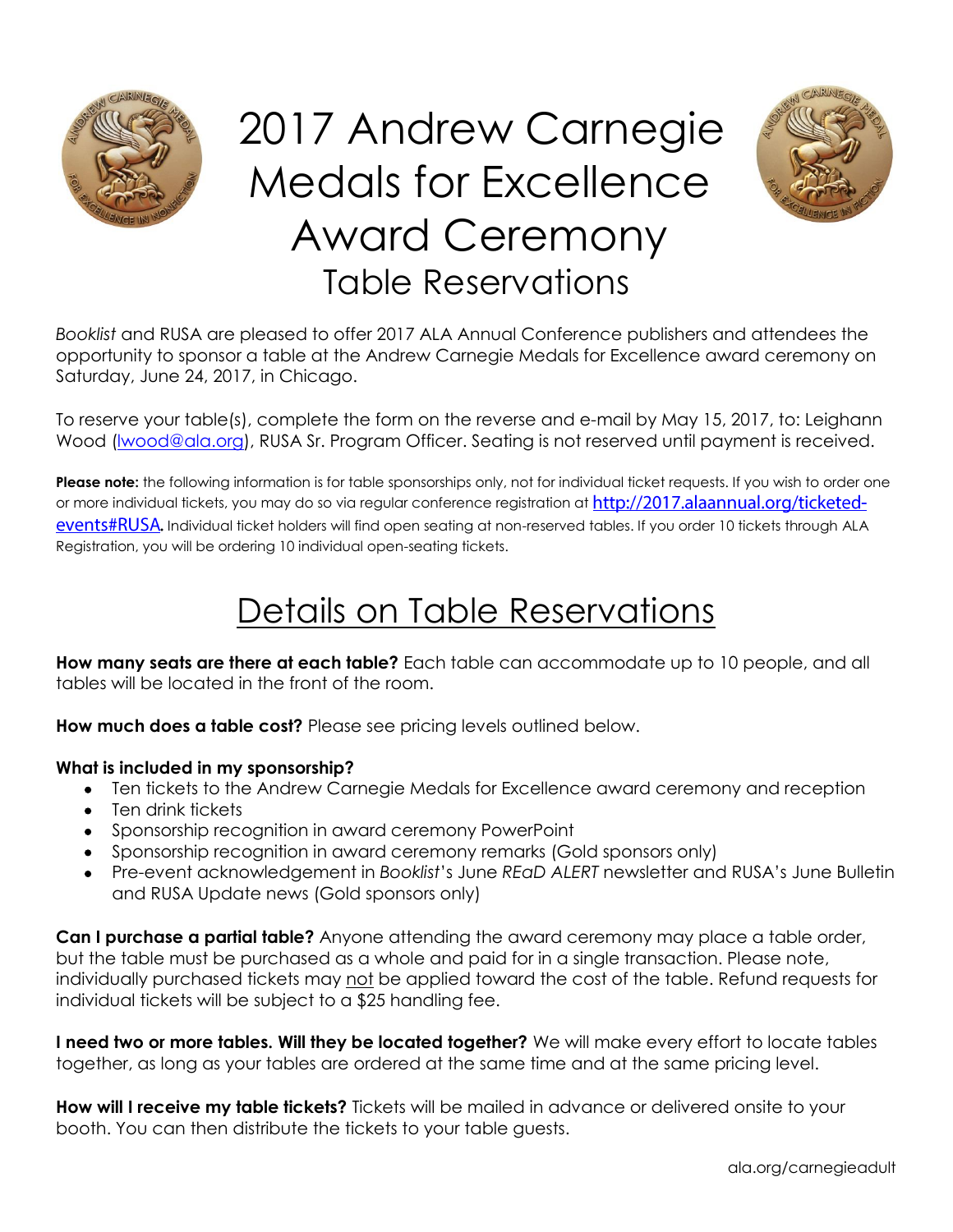## Table Reservation Form

#### *All table orders will be acknowledged upon receipt. If you do not receive an acknowledgement within three business days, please contact Leighann Wood, [lwood@ala.org](mailto:lwood@ala.org), 312-280-5837.*

Organization name, as it should appear on table card and in sponsorship acknowledgement:

\_\_\_\_\_\_\_\_\_\_\_\_\_\_\_\_\_\_\_\_\_\_\_\_\_\_\_\_\_\_\_\_\_\_\_\_\_\_\_\_\_\_\_\_\_\_\_\_\_\_\_\_\_\_\_\_\_\_\_\_\_\_\_\_\_\_\_\_\_\_\_\_\_\_\_\_\_\_\_\_\_\_\_\_\_\_\_\_

#### **Main Contact Information for Table Order (contact for payment):**

| ALA Membership Number:<br><u>Landon Mumber:</u>                                                                |               |
|----------------------------------------------------------------------------------------------------------------|---------------|
| First Name: 2008 2010 2010 2021 2022 2023 2024 2022 2022 2023 2024 2022 2023 2024 2022 2023 2024 2025 2026 202 | Last name:    |
| Job Title:                                                                                                     | Organization: |
| Street Address:_____________                                                                                   |               |
| State:                                                                                                         | $Z$ ip:       |
| Phone:                                                                                                         | Email:        |

### **Maroon Sponsor (\$750 per table) No. of tables\_\_\_\_\_\_\_\_\_\_ x \$750 each = \$\_\_\_\_\_\_\_\_\_\_\_\_**

- 10 tickets to the Andrew Carnegie Medals for Excellence award ceremony and dessert reception
- 10 drink tickets for reception
- Sponsorship recognition in award ceremony PowerPoint

#### **Gold Sponsor (\$1,000 per table) No. of tables\_\_\_\_\_\_\_\_\_\_ x \$1,000 each = \$\_\_\_\_\_\_\_\_\_\_\_\_\_**

- 10 tickets to the Andrew Carnegie Medals for Excellence award ceremony and dessert reception
- 10 drink tickets for reception
- Sponsorship recognition in award ceremony PowerPoint
- Sponsorship recognition in award ceremony remarks
- Pre-event acknowledgement in *Booklist*'s June *REaD ALERT* newsletter
- Pre-event acknowledgment in RUSA's June Bulletin and RUSA Update news

 **Total no. of tables:\_\_\_\_\_\_\_\_ Total Amount Due: \$ \_\_\_\_\_\_\_\_\_\_\_\_\_**

### Method of Payment

**\_\_\_Check.** Please make payable to the *Reference and User Services Association* and write, "RUSA Carnegie Tix 2017" in the memo field.

**Invoice me.** Purchase Order No:

**\_\_\_Credit Card.** Please charge the following (circle one): MasterCard Visa American Express

Name as it appears on card: Thomas Contact Phone:

Credit card number: etc. and the contract of the contract of the contract of the contract of the contract of the contract of the contract of the contract of the contract of the contract of the contract of the contract of t

Cardholder signature:\_\_\_\_\_\_\_\_\_\_\_\_\_\_\_\_\_\_\_\_\_\_\_\_\_\_\_\_\_\_\_\_\_\_\_\_\_\_\_\_\_\_\_\_\_\_

ala.org/carnegieadult